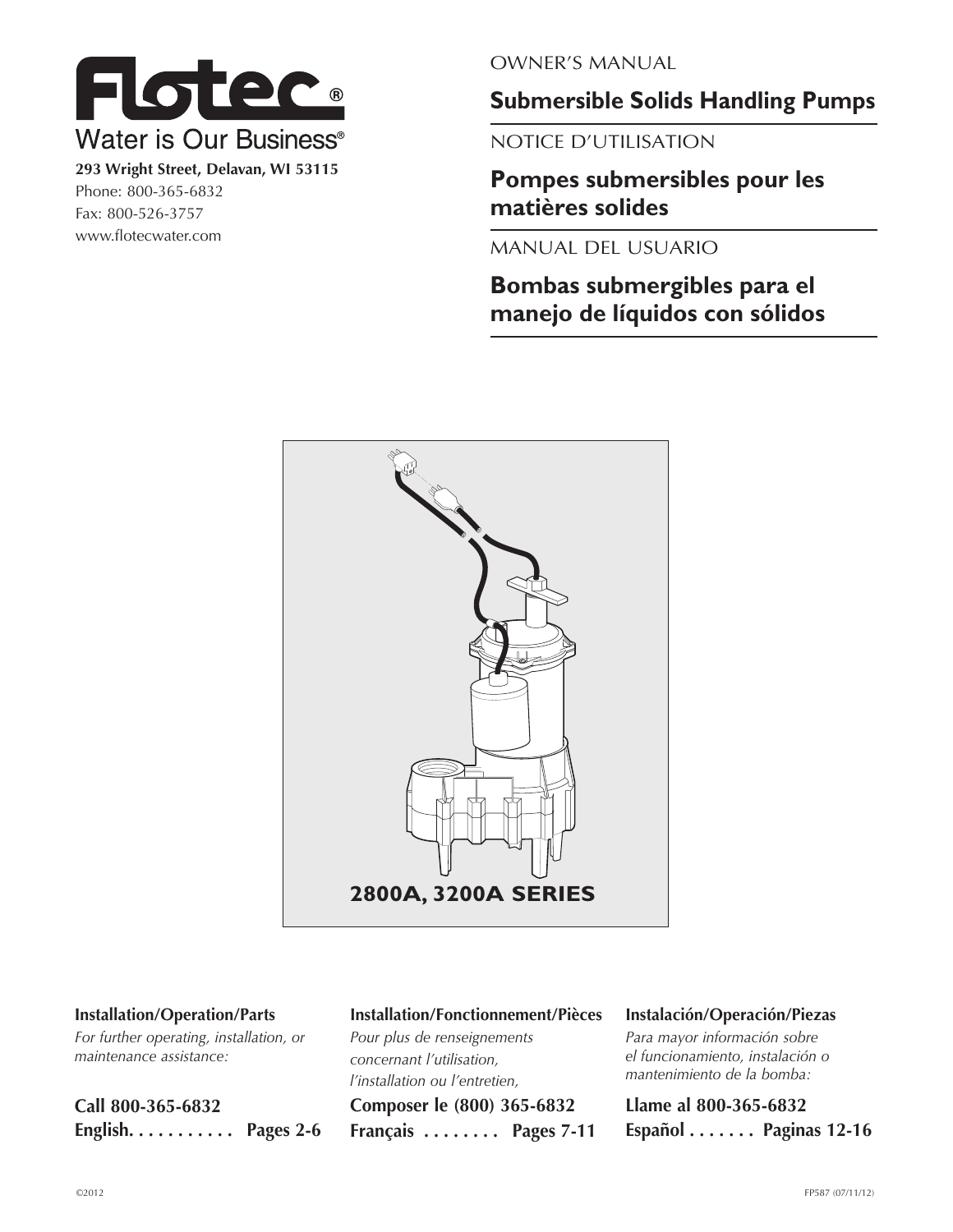# **Important Safety Instructions**

SAVE THESE INSTRUCTIONS - This manual contains important instructions that should be followed during installation, operation, and maintenance of the product.

**A** This is the safety alert symbol. When you see this symbol on your pump or in this manual, look for one of the following signal words and be alert to the potential for personal injury!

A DANGER indicates a hazard which, if not avoided, will result in death or serious injury.

**AWARNING** indicates a hazard which, if not avoided, *could* result in death or serious injury.

 $\sqrt{\text{A CAUTION}}$  indicates a hazard which, if not avoided, *could* result in minor or moderate injury.

*NOTICE* addresses practices not related to personal injury.

#### **Carefully read and follow all safety instructions in this manual and on pump.**

Keep safety labels in good condition. Replace missing or damaged safety labels.

#### **California Proposition 65 Warning**

**AWARNING** This product and related accessories contain chemicals known to the State of California to cause cancer, birth defects or other reproductive harm.

- 1. Read this manual carefully. Failure to follow these Instructions could cause serious bodily injury and/or property damage.
- 2. Check your local codes before installing. You must comply with their rules.
- 3. Vent sewage or septic tank according to local codes.
- 4. Do not install pump in any location classified as hazardous by National Electrical Code, ANSI/NFPA 70-1990.

#### **AWARNING Risk of electric shock. Can shock, burn or kill.**

- Do not lift pump by power cord. See *Cord Lift Warning*.
- During operation, the pump is in water. To avoid fatal shocks, proceed as follows if pump needs servicing:
- 5A. Disconnect power to outlet box before unplugging pump.
- 5B. Take extreme care when changing fuses. Do not stand in water or put your finger in fuse socket.
- 5C. Do not modify cord and plug. When using cord and plug, plug into a grounded outlet only. When wiring

to a system control, connect pump ground lead to system ground.

- 6. Do not run pump dry. Dry running can overheat pump, (causing burns to anyone handling it) and will void warranty.
- 7. Pump normally runs hot. To avoid burns when servicing pump, allow it to cool for 20 minutes after shut-down before handling it.
- 8. In normal service, motor should not need oiling. Motor has been filled at the factory with a special oil.

# **Installation**

*NOTICE* Install pump on a hard, level surface (cement, asphalt, etc.). Never place pump directly on earth, clay or gravel surfaces.

#### **Piping – Effluent Applications (3/4" or Less Solids)**

Piping must be 1-1/2" minimum to carry volume of pump discharge. Check local codes to determine if a check valve is required in your system. In cold climates, check valves are not used to prevent effluent from freezing in piping.

If using as a sump pump, a check valve is recommended.

#### **Piping – Sewage Applications (2" or Less Solids)**

In any case, piping must not be smaller than pump discharge. When installed in a sewage system, pipe must be capable of handling semi-solids of at least 2" (5.1 cm) diameter. The rate of flow in the discharge pipe must keep any solids present in suspension in the fluid. To meet minimum flow requirements (2 feet [.6 m] per second in discharge line), size pipe as follows:

| A Pipe Size Of:    | Will Handle a Flow Rate Of: |
|--------------------|-----------------------------|
| $1-1/2$ " (3.8 cm) | 12 GPM (45 LPM)             |
| $2''$ (5.1 cm)     | 21 GPM (79 LPM)             |
| $2-1/2$ " (6.3 cm) | 30 GPM (113 LPM)            |
| $3''$ (7.6 cm)     | 48 (GPM (181 LPM)           |

### **Performance**

| <b>MODEL</b>     | GPH (Liters) At Discharge Ft. Of Head |               |              |              |             |  |  |
|------------------|---------------------------------------|---------------|--------------|--------------|-------------|--|--|
|                  | 5(1.5m)                               | 10(3m)        | 15(4.6m)     | 20(6.1m)     | 25(7.6m)    |  |  |
| FPSE2800A        | 3180 (12,038)                         | 2700 (10,221) | 2700 (7,949) | 1500 (5,678) | 750 (2,839) |  |  |
| <b>FPSE3200A</b> | 3900 (14,763)                         | 2550 (9,653)  | 960 (3,634)  |              | $\sim$      |  |  |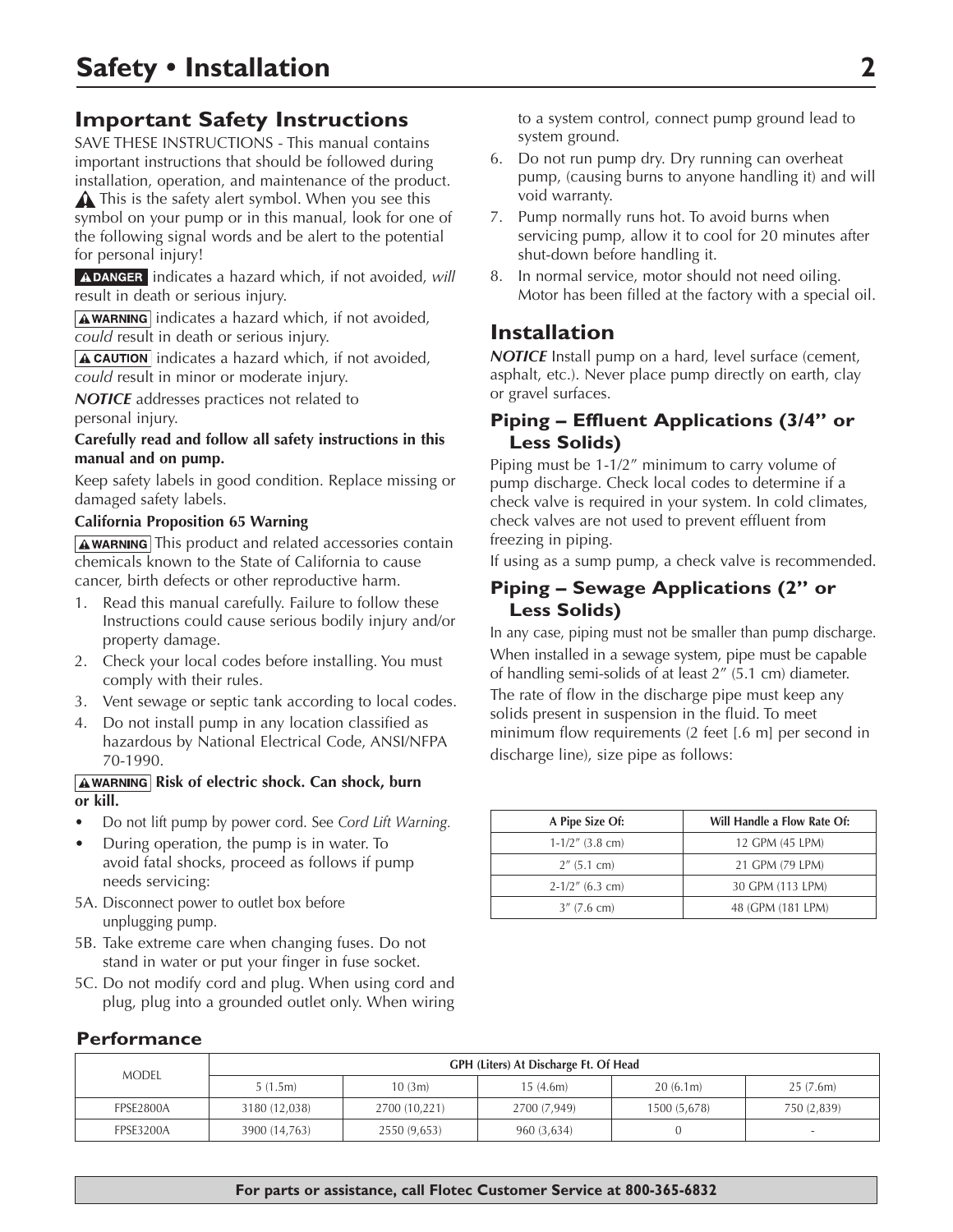Use a 2" (5.1 cm) swing check valve in pump discharge to prevent backflow of liquid into sump basin. Check valve should be a free flow valve that will easily pass solids.

**NOTICE** For best performance of check valve when handling solids, do not install it with discharge angled more than 45° above the horizontal. Do not install check valve in a vertical position as solids may settle in valve and prevent opening on startup.

Drill a 3/16" (4.7mm) hole in discharge pipe about 1"-2" (2.5 - 5.1cm) above pump discharge connection (but below check valve) to prevent airlocking the pump.

#### **Electrical**

**AWARNING Risk of electric shock. Can shock, burn or kill.** When installing, operating, or servicing this pump, follow safety instructions listed below.

- Step 1. DO NOT splice the electrical power cord.
- Step 2. DO NOT allow electrical cord plug to be submerged.
- Step 3. DO NOT use extension cords. They are a fire hazard and can reduce voltage sufficiently to prevent pumping and/or damage motor.
- Step 4. DO NOT handle or service pump while it is connected to power supply.
- Step 5. DO NOT remove grounding prong from plug or modify plug.To protect against electrical shock, the power cord is a three-wire conductor and includes a 3-prong grounded plug. Plug pump into a 3-wire, grounded, groundingtype receptacle. Connect pump according to electrical codes that apply.

For automatic operation, plug or wire pump into an automatic float switch or pump controller. Pump will run continuously when plugged directly into an electrical outlet. Connect or wire pump to an individual branch circuit with no other outlets or equipment in the circuit. Size fuses or circuit breakers according to chart below.

**AWARNING Risk of electrical shock and fire.** Be sure that power supply information (Voltage/ Hertz/Phase) on pump motor nameplate matches incoming power supply exactly. Install pump according to all electrical codes that apply.

# **Operation**

*NOTICE* Do not allow pump to run in a dry sump. It will void the warranty and may damage the pump.

An automatic overload protector in the motor will protect motor from burning out due to overheating/overloading. When motor cools down, overload protector will automatically reset and start motor.

If overload trips frequently, check for cause. It could be a stuck impeller, wrong/low voltage, or electrical failure in motor. If an electrical failure in the motor is suspected, have it serviced by a competent repairman.

Pump is permanently lubricated. No oiling or greasing is required.

#### **General**

**AWARNING Risk of electric shock.** Can shock, burn or kill.

- Before removing pump from basin for service, always disconnect electrical power to pump and control switch.
- Do not lift pump by power cord. See *Cord Lift Warning*.

Submerge pump in a disinfectant solution (bleach) for at least one hour before disassembling pump.

The pump motor contains a special lubricating oil which should be kept clean and free of water at all times.

### **Fuse Data**

| <b>MODEL</b> | НP   | <b>Voltage</b> | Individual Branch Circuit Required (Amps) | Dual Element Time Delay Fuse Amps |
|--------------|------|----------------|-------------------------------------------|-----------------------------------|
| 2800A        |      |                |                                           |                                   |
| 3200A        | 4/10 |                |                                           |                                   |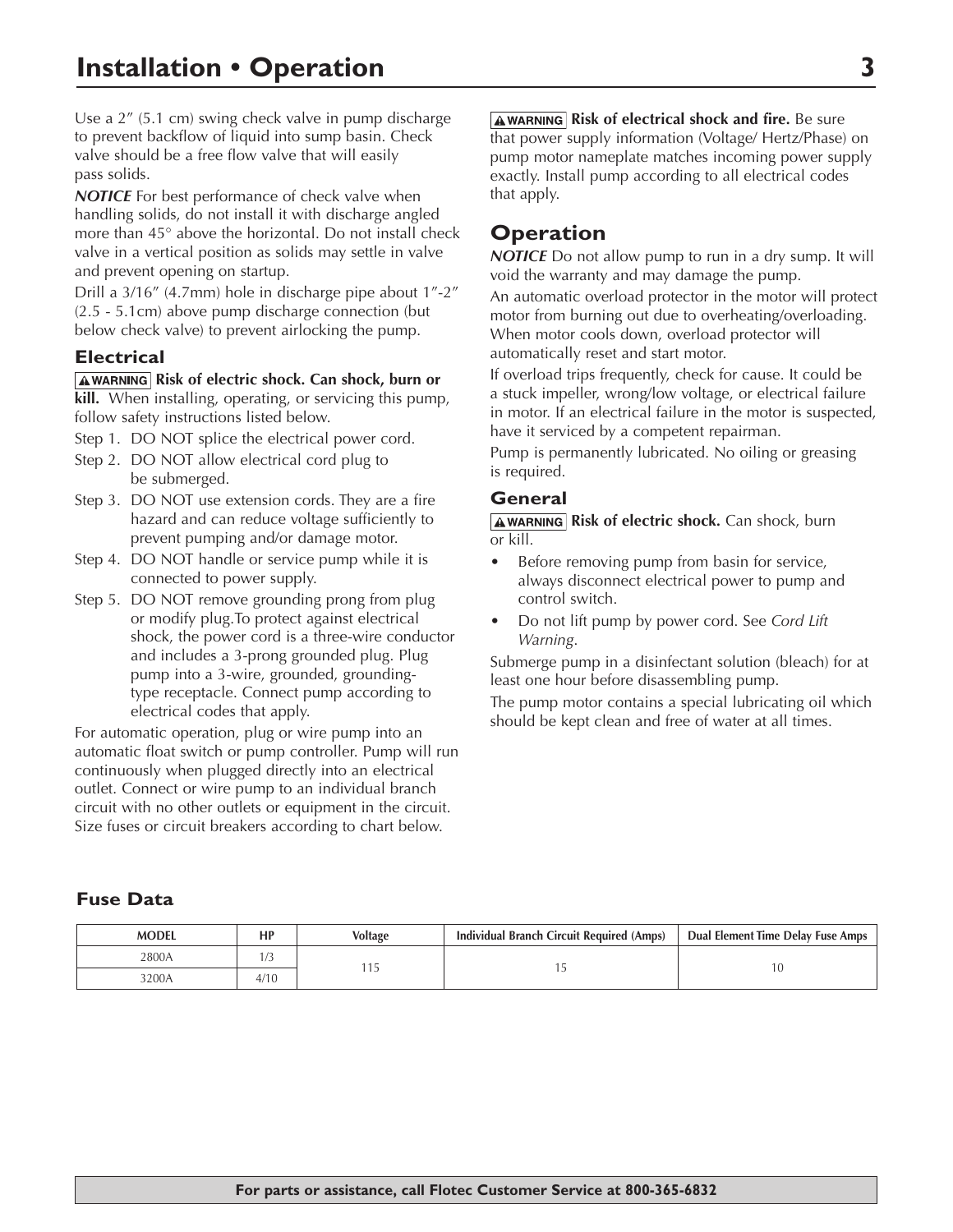

| Ref | <b>Description</b>     | Qty. | <b>FPSE2800A</b> | <b>FPSE3200A</b> |
|-----|------------------------|------|------------------|------------------|
|     | Lower Volute           |      | PW1-12P          | PW1-11P          |
|     | Impeller               |      | PW5-13           | <b>PW5-15P</b>   |
|     | Upper Volute           |      | <b>PW1-10P</b>   | <b>PW1-10P</b>   |
|     | Power Cord             |      | PS117-51-TSE     | PS117-53-TSE     |
|     | Automatic Float Switch |      | PS17-92          | FP18-15BD        |

If motor fails, replace pump.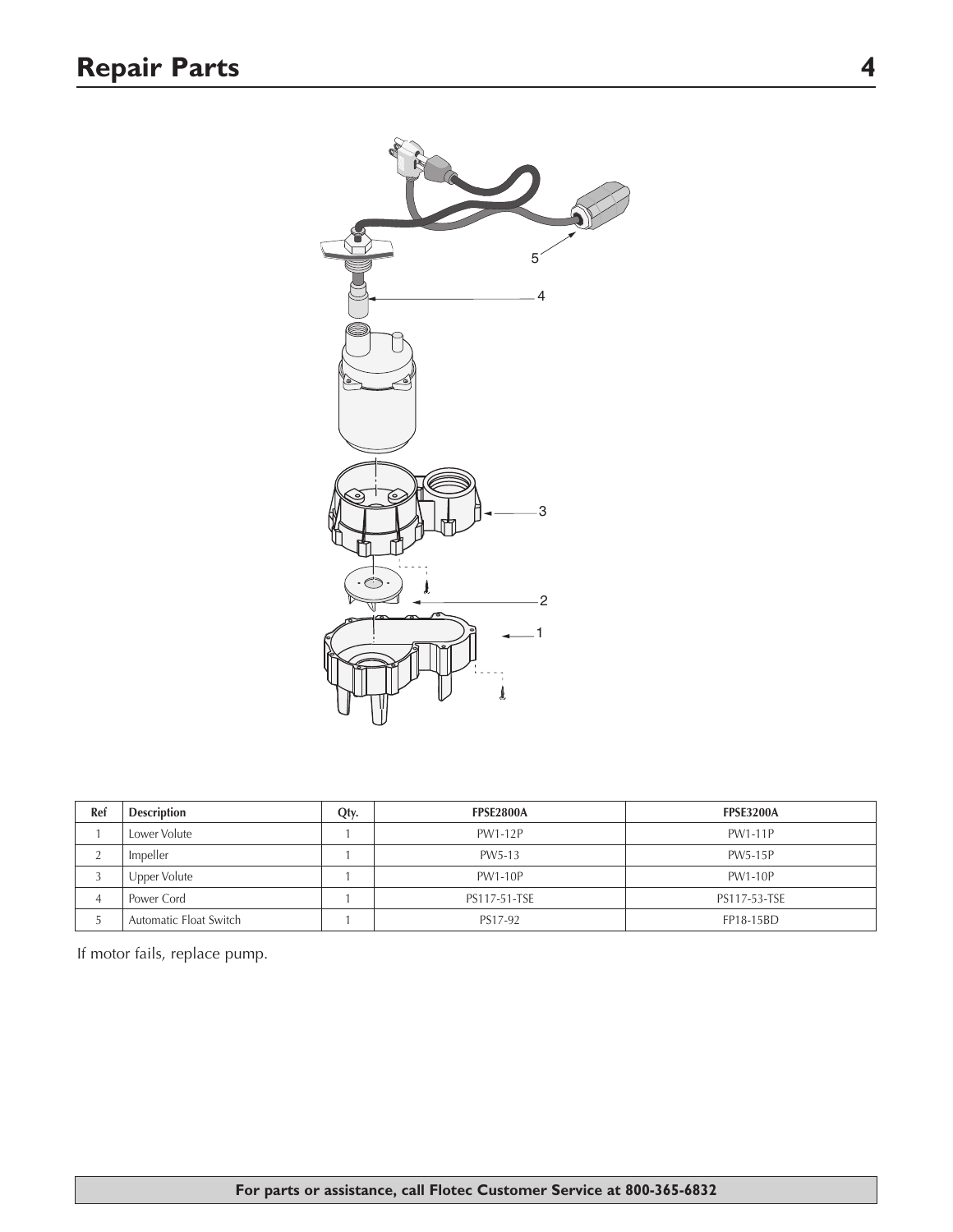# **Troubleshooting 5**

**AWARNING Risk of sudden starts.** Can cause electrical shock and personal injury. If power to pump is on when thermal overload resets, pump may start without warning. If you are working on pump, you may get an electrical shock or impeller may catch fingers or tools. Disconnect power before servicing pump.

|                          | Check to be sure that the power cord is securely plugged into outlet. Disconnect power to outlet before handling pump or motor.                                                                                                                 |
|--------------------------|-------------------------------------------------------------------------------------------------------------------------------------------------------------------------------------------------------------------------------------------------|
|                          | Check to be sure you have electrical power.                                                                                                                                                                                                     |
|                          | Check that liquid fluid levels is high enough to activate switch or controller.                                                                                                                                                                 |
| Pump fails to<br>operate | Check to be sure that 3/16" (4.7mm) vent hole in discharge pipe is not plugged.                                                                                                                                                                 |
|                          | Check for bloackage in pump inlet, impeller, check valve or discharge pipe.                                                                                                                                                                     |
|                          | Thermal overload may have tripped. Test start pump; if it starts and then stops immediately, disconnect from power source for 30 minutes to<br>allow motor to cool, then reconnect to power source. Check for cause of overheating/overloading. |
|                          | Be sure all valve in discharge are fully open.                                                                                                                                                                                                  |
| Pump fails to            | Clean out discharge pipe and check valves.                                                                                                                                                                                                      |
| empty sump               | Check for blockage in pump inlet or impeller.                                                                                                                                                                                                   |
|                          | Pump not sized properly. A higher capacity pump may be required.                                                                                                                                                                                |
| Pump will not            | Check switch or controller automatic floats for proper operation and loaction. See installation instructions for switch/controller.                                                                                                             |
| shut off                 | If pump is completely inoperative or continues to malfunction, consult your local serviceman.                                                                                                                                                   |

#### **Cord Lift Warning**





- 1. Attempting to lift or support pump by power cord can damage cord and cord connections.
- 2. Cord may pull apart, exposing bare wires with possibility of fire or electrical shock.
- 3. Lifting or supporting pump by power cord will void warranty.
- 4. Use lifting ring or handle on top of pump for all lifting/lowering of pump. Disconnect power to pump before doing any work on pump or attempting to remove pump from sump.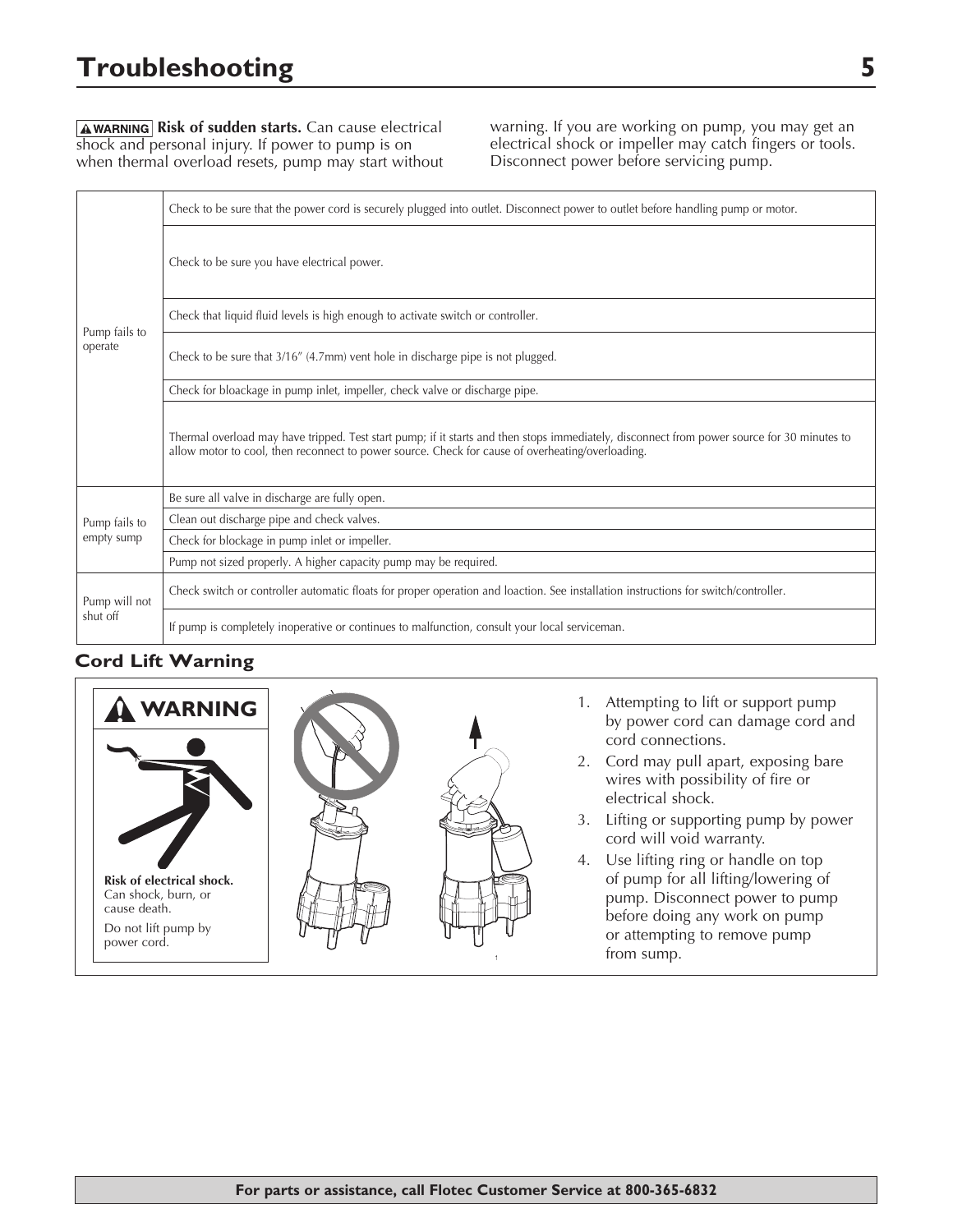### **Retain Original Receipt For Warranty Eligibility**

#### **Limited Warranty**

This Limited Warranty is effective June 1, 2011 and replaces all undated warranties and warranties dated before June 1, 2011. FLOTEC warrants to the original consumer purchaser ("Purchaser" or "You") that its products are free from defects in material and workmanship for a period of twelve (12) months from the date of the original consumer purchase. If, within twelve (12) months from the original consumer purchase, any such product shall prove to be defective, it shall be repaired or replaced at FLOTEC's option, subject to the terms and conditions set forth herein. Note that this limited warranty applies to manufacturing defects only and not to ordinary wear and tear. All mechanical devices need periodic parts and service to perform well. This limited warranty does not cover repair when normal use has exhausted the life of a part or the equipment.

The original purchase receipt and product warranty information label are required to determine warranty eligibility. Eligibility is based on purchase date of original product – not the date of replacement under warranty. The warranty is limited to repair or replacement of original purchased product only, not replacement product (i.e. one warranty replacement allowed per purchase). Purchaser pays all removal, installation, labor, shipping, and incidental charges.

For parts or troubleshooting assistance, DO NOT return product to your retail store - contact FLOTEC Customer Service at 800-365-6832.

Claims made under this warranty shall be made by returning the product (except sewage pumps, see below) to the retail outlet where it was purchased or to the factory immediately after the discovery of any alleged defect. FLOTEC will subsequently take corrective action as promptly as reasonably possible. No requests for service will be accepted if received more than 30 days after the warranty expires. Warranty is not transferable and does not apply to products used in commercial/rental applications.

### **Sewage Pumps**

DO NOT return a sewage pump (that has been installed) to your retail store. Contact FLOTEC Customer Service. Sewage pumps that have seen service and been removed carry a contamination hazard with them.

If your sewage pump has failed:

- Wear rubber gloves when handling the pump;
- For warranty purposes, return the pump's cord tag and original receipt of purchase to the retail store;
- Dispose of the pump according to local disposal ordinances.

### **Exceptions to the Twelve (12) Month Limited Warranty**

| <b>Product</b>                                                                                                                            | <b>Warranty Period</b> |
|-------------------------------------------------------------------------------------------------------------------------------------------|------------------------|
| FP0F360AC, FP0FDC                                                                                                                         | 90 days                |
| FP0S1775A, FP0S1790PCA, FP0S2400A, FP0S2450A, FP0S4100X, FP2800DCC, FPCP-20ULST, FPPSS3000, FPSC2150A,<br>FPSC3150A, FPSC3350A            | 2 Years                |
| 4" Submersible Well Pumps, FP0S3200A, FP0S3250A, FP0S6000A, FPSC1725X, FPSC2200A, FPSC2250A, FPSE3601A, FPPSS5000                         | 3 Years                |
| FP7100 Series Pressure Tanks, E100ELT, E3305TLT, E3375TLT, E5005TLTT, E50TLT, E50VLT, E75STVT, E75VLT, FPSC3200A,<br>FPSC3250A, FPSC4550A | 5 Years                |

#### **General Terms and Conditions; Limitation of Remedies**

You must pay all labor and shipping charges necessary to replace product covered by this warranty. This warranty does not apply to the following: (1) acts of God; (2) products which, in FLOTEC's sole judgment, have been subject to negligence, abuse, accident, misapplication, tampering, or alteration; (3) failures due to improper installation, operation, maintenance or storage; (4) atypical or unapproved application, use or service; (5) failures caused by corrosion, rust or other foreign materials in the system, or operation at pressures in excess of recommended maximums.

This warranty sets forth FLOTEC's sole obligation and purchaser's exclusive remedy for defective products.

FLOTEC SHALL NOT BE LIABLE FOR ANY CONSEQUENTIAL, INCIDENTAL, OR CONTINGENT DAMAGES WHATSOEVER. THE FOREGOING LIMITED WARRANTIES ARE EXCLUSIVE AND IN LIEU OF ALL OTHER EXPRESS AND IMPLIED WARRANTIES, INCLUDING BUT NOT LIMITED TO IMPLIED WARRANTIES OF MERCHANTABILITY AND FITNESS FOR A PARTICULAR PURPOSE. THE FOREGOING LIMITED WARRANTIES SHALL NOT EXTEND BEYOND THE DURATION PROVIDED HEREIN.

Some states do not allow the exclusion or limitation of incidental or consequential damages or limitations on how long an implied warranty lasts, so the above limitations or exclusions may not apply to You. This warranty gives You specific legal rights and You may also have other rights which vary from state to state.

### **FLOTEC • 293 Wright Street • Delavan, WI U.S.A. 53115 Phone: 800-365-6832 • Fax: 800-526-3757 • www.flotecwater.com**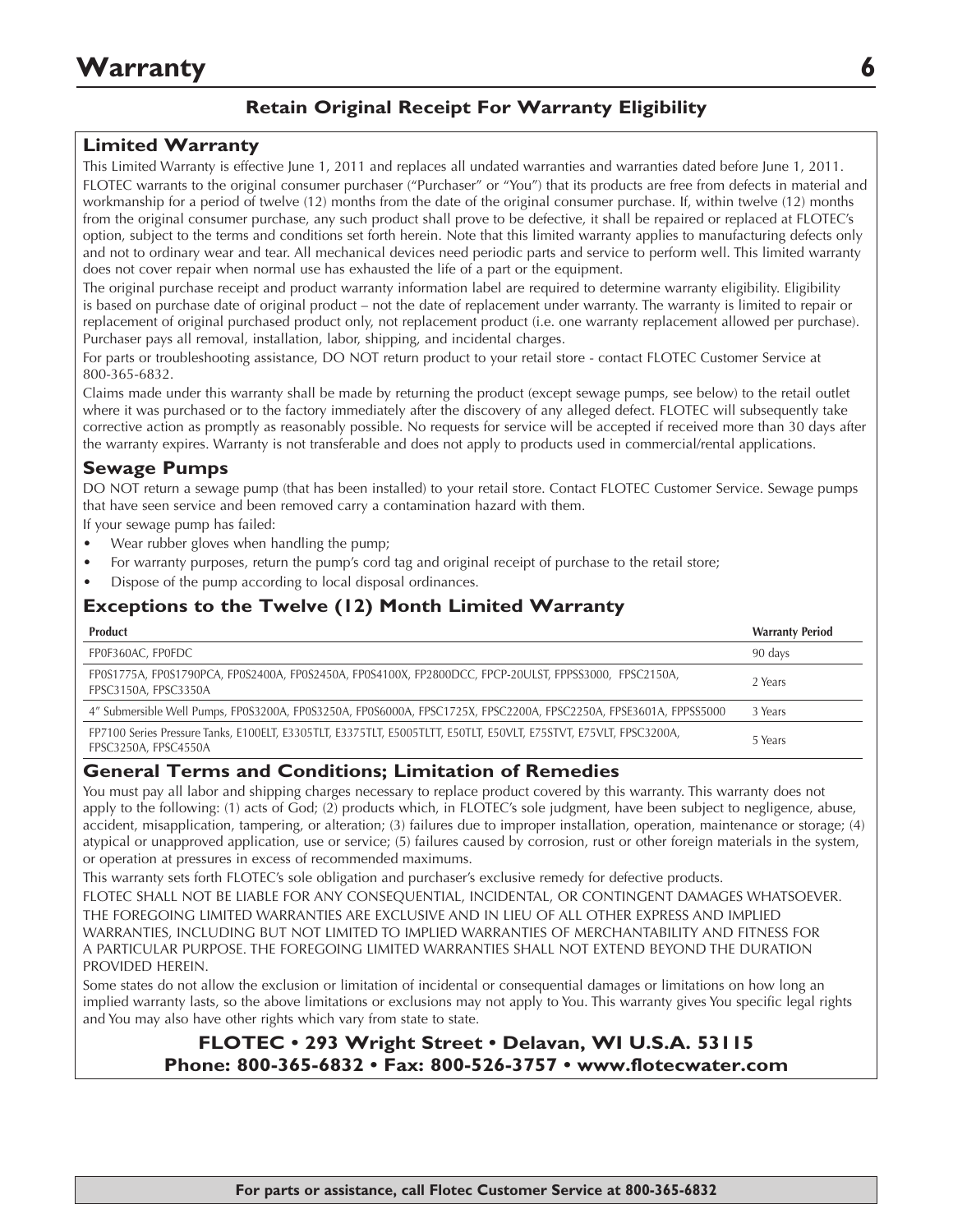# **Directives de sécurité importantes**

**Conservez ces directives** – Ce manuel renferme d'importantes directives qu'il faut suivre durant l'installation et l'entretien de la pompe.

Ce symbole  $\bigwedge$  indique qu'il faut être prudent. Lorsque ce symbole apparaît sur la pompe ou dans cette Notice, rechercher une des mises en garde qui suivent, car elles indiquent un potentiel de blessures corporelles!

Le mot signal **ADANGER** indique un danger qui, s'il n'est pas évité, *causera* la mort ou des blessures graves.

Le mot signal  $\boxed{\text{A}$  AVERTISSEMENT indique un risque qui, s'il n'est pas évité, *pourrait causer* la mort ou des blessures graves.

Le mot signal  $\Delta$  ATTENTION indique un risque qui, s'il n'est pas évité, *pourrait causer* des blessures mineures ou modérées.

Le mot *AVIS* est utilisé pour les pratiques qui ne sont pas reliées aux blessures personnelles.

Lire attentivement toutes les consignes de sécurité contenues dans cette Notice ou collées sur la pompe.

Garder les autocollants de sécurité en bon état; les remplacer s'ils manquent ou s'ils ont été endommagés.

**Avertissement lié à la Proposition 65 de la Californie**

A AVERTISSEMENT Ce produit et les accessoires connexes contiennent des produits chimiques reconnus dans l'État de la Californie comme pouvant provoquer des cancers, des anomalies congénitales ou d'autres dangers relatifs à la reproduction.

- 1. Lire attentivement ces règles d'utilisation et instructions. Le non-respect de ces prescriptions peut entraîner des blessures graves ou des dommages matériels.
- 2. Vérifier les codes locaux avant l'installation. Leurs règles doivent être suivies.
- 3. Ventiler les eaux usées ou le réservoir septique conformément aux règles du code local.
- 4. Ne pas installer la pompe à un endroit classé dangereux par le Code National de l'électricité, ANSI/NFPA 70-1990.

**A AVERTISSEMENT Risque de secousses électriques.** Pouvant causer des brúlures, voire la mort.

- Pendant son fonctionnement, la pompe est immergée. Pour éviter les chocs électriques mortels, suivre la procédure suivante si la pompe nécessite intervention :
- Ne pas lever la pompe par le cordon d'alimentation. Se reporter à Avertissement - *Ne pas lever la pompe par le cordon*
- 5A. Couper l'alimentation au niveau de la prise de courant avant de débrancher la pompe.
- 5B. Exercer la plus grande prudence lors du remplacement des fusibles. Éviter de se placer dans l'eau ou de placer le doigt dans le support du fusible.
- 5C. Ne modifier le cordon d'alimentation. Lors de l'utilisation du cordon et du connecteur, ne les enficher que dans une prise de courant reliée à la terre. Lorsque la connexion se fait vers le boîtier de commande du système, relier le fil de masse de la pompe à la prise de terre du système.
- 6. Ne pas faire fonctionner la pompe à vide. Faire fonctionner la pompe sans eau risque de la faire surchauffer (et de causer ainsi des brûlures) et annule la garantie.
- 7. La pompe chauffe lorsqu'elle fonctionne. Pour éviter les brûlures lors des interventions sur la pompe, la laisser refroidir après la mise à l'arrêt pendant 20 minutes avant de la manipuler.
- 8. Lors d'une utilisation normale, le moteur ne devrait pas avoir besoin d'huile ; il a été lubrifié en usine avec une huile spéciale.

## **Installation**

*AVIS* Installer la pompe sur une surface plane et dure (ciment, asphalte, béton etc.). Ne jamais poser la pompe à même la terre, sur de l'argile ou du gravier.

#### **Tuyauterie – applications effluentes (matières solides de 1,8 cm (3/4 po) ou moins)**

Les tuyauteries doivent être d'au moins 3,8 cm (1-1/2 po) de diamètre pour évacuer le matériau que refoule la pompe. Vérifier les réglementations locales pour déterminer si votre système requiert un clapet de non-retour. Dans les régions aux basses températures, les clapets de non-retour ne sont pas utilisés pour empêcher l'effluent de geler dans la tuyauterie.

Il est recommandé d'utiliser un clapet de non-retour dans un puisard.

### **Tuyauterie – réseau d'égouts (matières solides de 5,1 cm (2 po) ou moins)**

Les tuyauteries ne peuvent en aucun cas être de diamètre inférieur au matériau que refoule la pompe. Lorsqu'elle est installée dans un réseau d'égouts, il faut que la tuyauterie puisse évacuer des semisolides d'au moins 5,1 cm (2 po) de diamètre.

L'écoulement dans le tuyau d'évacuation doit permettre à tous solides de demeurer en suspension dans le liquide. Pour assurer l'écoulement minimum imposé (0,6 m (2 pi) par seconde dans la canalisation de refoulement), utiliser des tuyauteries des dimensions suivantes :

| Un tuyau de diamètre: | Assure un ècoulement de: |
|-----------------------|--------------------------|
| 3,8 cm $(1-1/2'')$    | 45 LPM (12 GPM)          |
| 5,1 cm $(2'')$        | 79 LPM (21 GPM)          |
| 6,3 cm $(2-1/2'')$    | 113 LPM (30 GPM)         |
| 7,6 cm $(3'')$        | 181 LPM (48 GPM)         |

### **Rendement**

| LPH / Hauteur de refoulment en mètres |               |               |              |              |             |
|---------------------------------------|---------------|---------------|--------------|--------------|-------------|
| <b>Modèles</b>                        | 5(1.5m)       | 10(3m)        | 15 (4.6m)    | 20(6.1m)     | 25(7.6m)    |
| FPSE2800A                             | 3180 (12,038) | 2700 (10,221) | 2700 (7,949) | 1500 (5,678) | 750 (2,839) |
| <b>FPSE3200A</b>                      | 3900 (14,763) | 2550 (9,653)  | 960 (3,634)  |              |             |

**Pour les services des pièces ou d'assistance, appeler le service à la clientèle Flotec en composant le (800)365-6832.**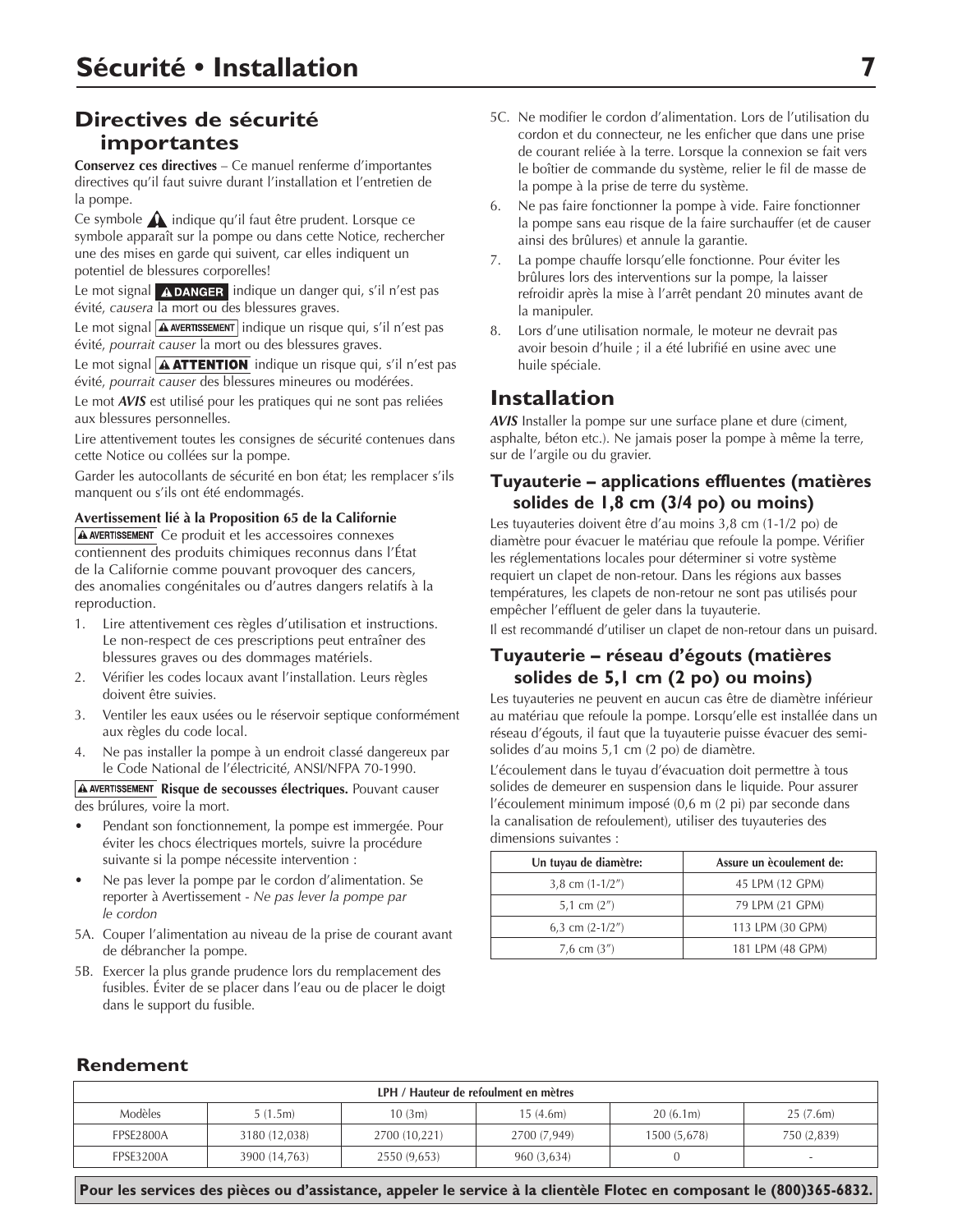Utiliser un clapet de non-retour de 5,1 cm (2 po) dans le tuyau d'évacuation pour éviter que le liquide ne refoule dans le bassin du puisard. Le clapet de non-retour devrait constituer une valve à écoulement libre laissant passer les solides.

*AVIS* Pour assurer le fonctionnement optimal du clapet de nonretour en présence de solides, ne pas l'incliner avec un angle de plus de 45° au-dessus de l'horizontale. Ne pas installer le clapet de non-retour en position verticale, les solides pouvant s'y accumuler et empêcher son ouverture lors du démarrage.

Forer un trou de 4,7 mm (3/16èmes de pouce) dans le tuyau d'évacuation à une distance de 2,5 à 5,1 cm (1 à 2 po) de la connexion de refoulement de la pompe (mais en dessous du clapet de non-retour) pour éviter les poches d'air et le blocage de la pompe.

### **Électricité**

**A AVERTISSEMENT** Risque de secousses électriques. Pouvant causer des brúlures, voire la mort. Lors de l'installation, du fonctionnement de la pompe ou lors d'une intervention sur la pompe, suivre scrupuleusement les instructions ci-dessous :

- 1 ° NE PAS épisser le cordon d'alimentation.
- 2 ° NE PAS immerger le connecteur du cordon d'alimentation.
- 3 ° NE PAS utiliser de rallonges. Elles constituent un danger d'incendie et peuvent réduire la tension de manière suffisante pour empêcher le pompage ou endommager la pompe.
- 4 ° NE PAS manipuler la pompe ou intervenir sur la pompe lorsqu'elle est branchée.
- 5 ° NE PAS retirer la broche de mise à la masse du connecteur ou modifier celui-ci. Pour assurer la protection contre l'électrocution, le cordon d'alimentation est un conducteur à trois fils et comporte un connecteur à trois broches avec prise de terre. Brancher la pompe dans une prise à 3 fils, raccordée à la masse. Connecter la pompe en accord avec les codes électriques en vigueur.

Pour le fonctionnement automatique, brancher le connecteur de la pompe ou brancher ses fils directement à un interrupteur automatique à flotteur ou à un boîtier de commande en pompe. La pompe fonctionnera de façon permanente lorsqu'elle sera reliée à une prise de courant. Brancher le connecteur ou directement les fils de la pompe sur circuit de dérivation individuel spécifique, libre de tout autre équipement ou prise de courant. Sélectionner fusibles ou disjoncteur en fonction du tableau ci-dessous.

**A AVERTISSEMENT Risque de secousses électriques.** Pouvant causer des brúlures, voire la mort. S'assurer que les informations relatives à l'alimentation (tension/ fréquence en Hertz/phase) sur la plaquette d'identification de la pompe correspondent exactement à l'alimentation disponible. Installer la pompe en accord avec les codes électriques en vigueur.

## **Fonctionnement**

*AVIS* Ne pas faire fonctionner la pompe dans un puisard sec. La garantie sera annulée et la pompe pourra être endommagée.

Une protection automatique contre les surcharges empêche le moteur de brûler suite à une surchauffe/surcharge. Lorsque le moteur se sera refroidi, le dispositif de protection contre les surcharges (le disjoncteur) se réinitialisera automatiquement et relancera le moteur.

Si le moteur disjoncte fréquemment, en rechercher la cause. Il peut s'agir d'un démarreur coincé, d'une tension incorrecte ou trop faible, ou d'une panne électrique à l'intérieur du moteur. Dans ce dernier cas, il faut avoir recours à l'intervention d'un spécialiste. La pompe a été lubrifiée en usine. Aucun huilage ou graissage n'est nécessaire.

### **Généralités**

**Risque de secousses électriques.** Pouvant causer des brúlures, voire la mort.

- Risque d'électrocution, de brûlures ou d'accident mortel. Avant de retirer la pompe du bassin pour une intervention, déconnecter l'alimentation de la pompe et du boîtier de commande.
- Ne pas lever la pompe par le cordon d'alimentation. Se reporter à *Avertissement - Ne pas lever la pompe par le cordon*

Immerger la pompe dans une solution désinfectante (solution chlorée) pendant une heure minimum avant de la démonter. Le moteur de la pompe contient une huile spéciale qui doit être gardée propre en permanence et ne pas entrer en contact avec de l'eau.

### **Données sur les fusibles**

| Modèle |      | Tension | Circuit de dèrivation individuel requis (en<br>ampères) | Ampèrage de fusibles Ampèrage de<br>fusibles temporisès bicomposants |
|--------|------|---------|---------------------------------------------------------|----------------------------------------------------------------------|
| 2800A  |      |         |                                                         |                                                                      |
| 3200A  | 4/10 |         |                                                         |                                                                      |

**Pour les services des pièces ou d'assistance, appeler le service à la clientèle Flotec en composant le (800)365-6832.**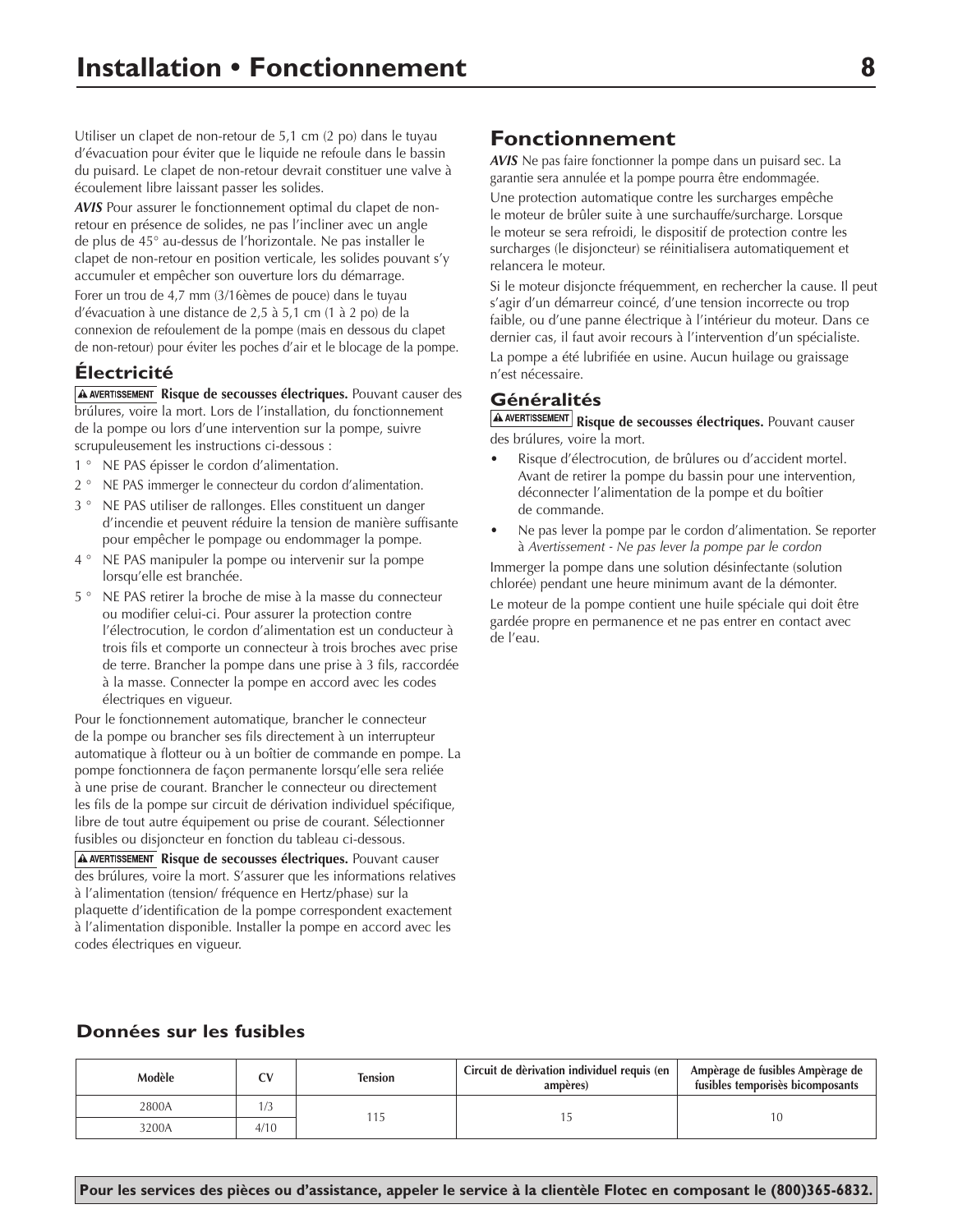

| Ref | Désignation            | Qté. | <b>FPSE2800A</b> | <b>FPSE3200A</b> |
|-----|------------------------|------|------------------|------------------|
|     | Volute inférieure      |      | <b>PW1-12P</b>   | PW1-11P          |
|     | Rotor                  |      | PW5-13           | PW5-15P          |
|     | Volute supérieure      |      | <b>PW1-10P</b>   | <b>PW1-10P</b>   |
| 4   | Cordon d'alimentation  |      | PS117-51-TSE     | PS117-53-TSE     |
|     | Contact-flotteur autom |      | PS17-92          | FP18-15BD        |

Si le moteur tombe en panne,remplacer la pompe.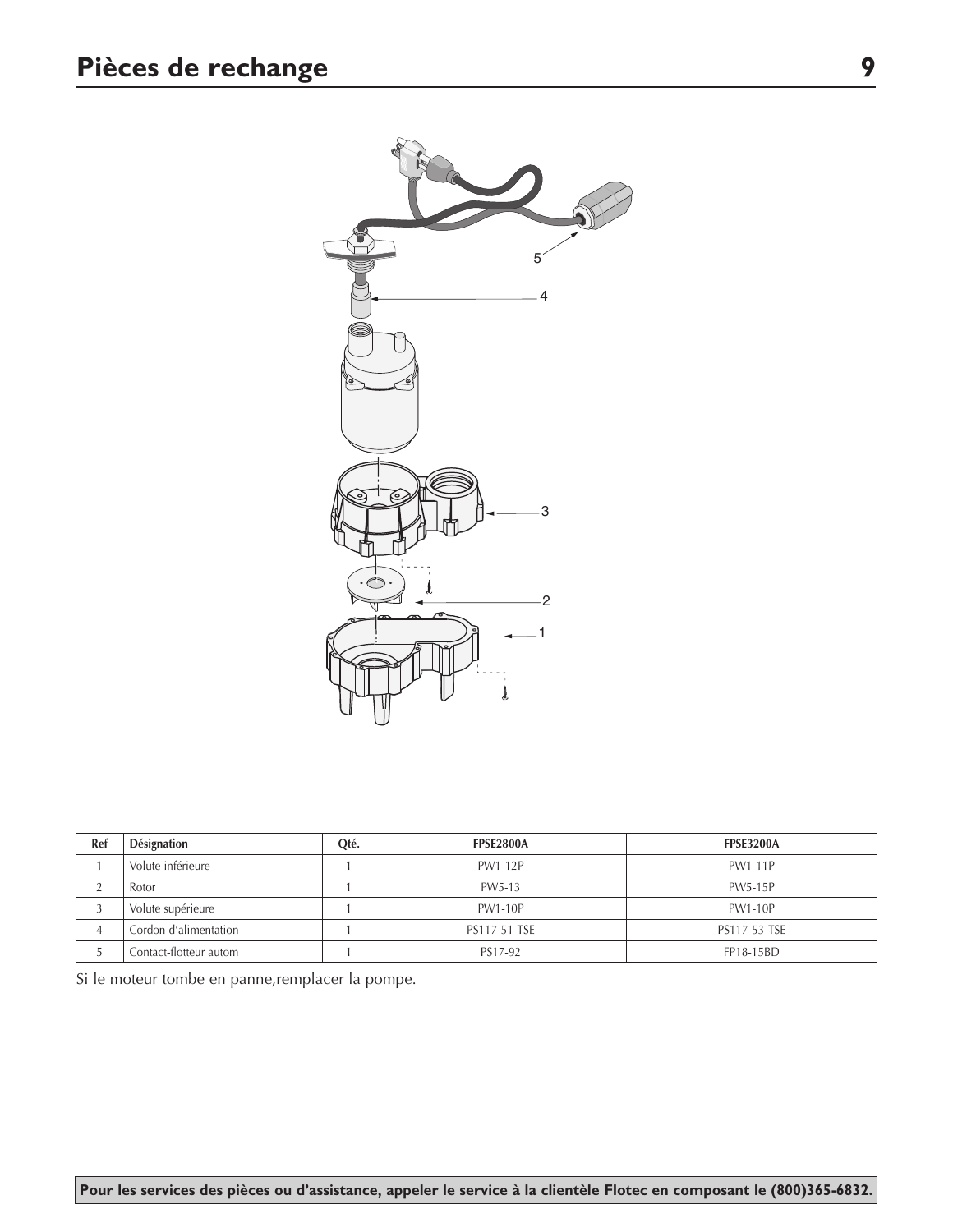**A AVERTISSEMENT** Risque de démarrages brusques. Pouvant causer des secousses électriques et des blessures corporelles. Si la pompe est alimentée lors de la réinitialisation après surcharge thermique, elle peut se mettre en fonctionnement

sans avertissement. Si on travaille à ce moment sur la pompe, il y a risque d'électrocution ou le rotor peut entraîner les doigts ou l'outillage de l'utilisateur. Débrancher l'alimentation avant d'intervenir sur la pompe.

|                               | Vérifier si le cordon est bien enfoncé dans la prise de courant. Déconnecter l'alimentation de la prise de courant avant de manipuler la pompe<br>ou le moteur.                                                                                                                                                                              |
|-------------------------------|----------------------------------------------------------------------------------------------------------------------------------------------------------------------------------------------------------------------------------------------------------------------------------------------------------------------------------------------|
|                               | Vérifier si la tension est bien présente.                                                                                                                                                                                                                                                                                                    |
| La pompe ne                   | Vérifier si la tension est bien présente.                                                                                                                                                                                                                                                                                                    |
| fonctionne pas                | Vérifier si letrou de ventilation de 4,7 mm (3/16 émes de pouce) du tuyau d'evacuation n'est paus bouché.                                                                                                                                                                                                                                    |
|                               | Vérifier un blocage de la crépine d'entrée, du roto, du clapet de non-retour ou du tuyau d'évacuation.                                                                                                                                                                                                                                       |
|                               | Le disjoncteur de surcharge thermique a peut-être fonctionné. Vérifier le démarrage de la pompe : si la pompe démarre et s'arrête aussitôt, la<br>déconnector de la source d'alimentation pendant 30 minutes pour permettre au moteur de refroidir, puis rebrancher l'alimentation. Rechercher<br>la cause de la surchauffe/de la surcharge. |
|                               | Vérifier si toutes les valves de la valve de refoulement sont complétement ouvertes.                                                                                                                                                                                                                                                         |
| La pompe                      | Nettoyer le tuyau d'évacuation et vérifier la valve.                                                                                                                                                                                                                                                                                         |
| ne vide pas<br>lepuisard      | Vérifier si la crépine d'entrée ou le rotor ne sont pas bloqués.                                                                                                                                                                                                                                                                             |
|                               | La capacité de la pompe ne convient pas. Il est peut-être nécessaire d'installer une pompe de plus grande capacité.                                                                                                                                                                                                                          |
| La pompe no                   | Vérifier le fonctionnement et l'emplacement des contacts ou de la ommande automatique du flotteur. Consulter les intructions d'installation<br>pour le contact/la commande.                                                                                                                                                                  |
| s'arrête pa de<br>fonctionner | Si la pompe est complétement hors fonctionnement ou comtinue à mal fonctionner, consulter le réparateur local.                                                                                                                                                                                                                               |

### **Avertissement concernant le levage par le cordon électrique**

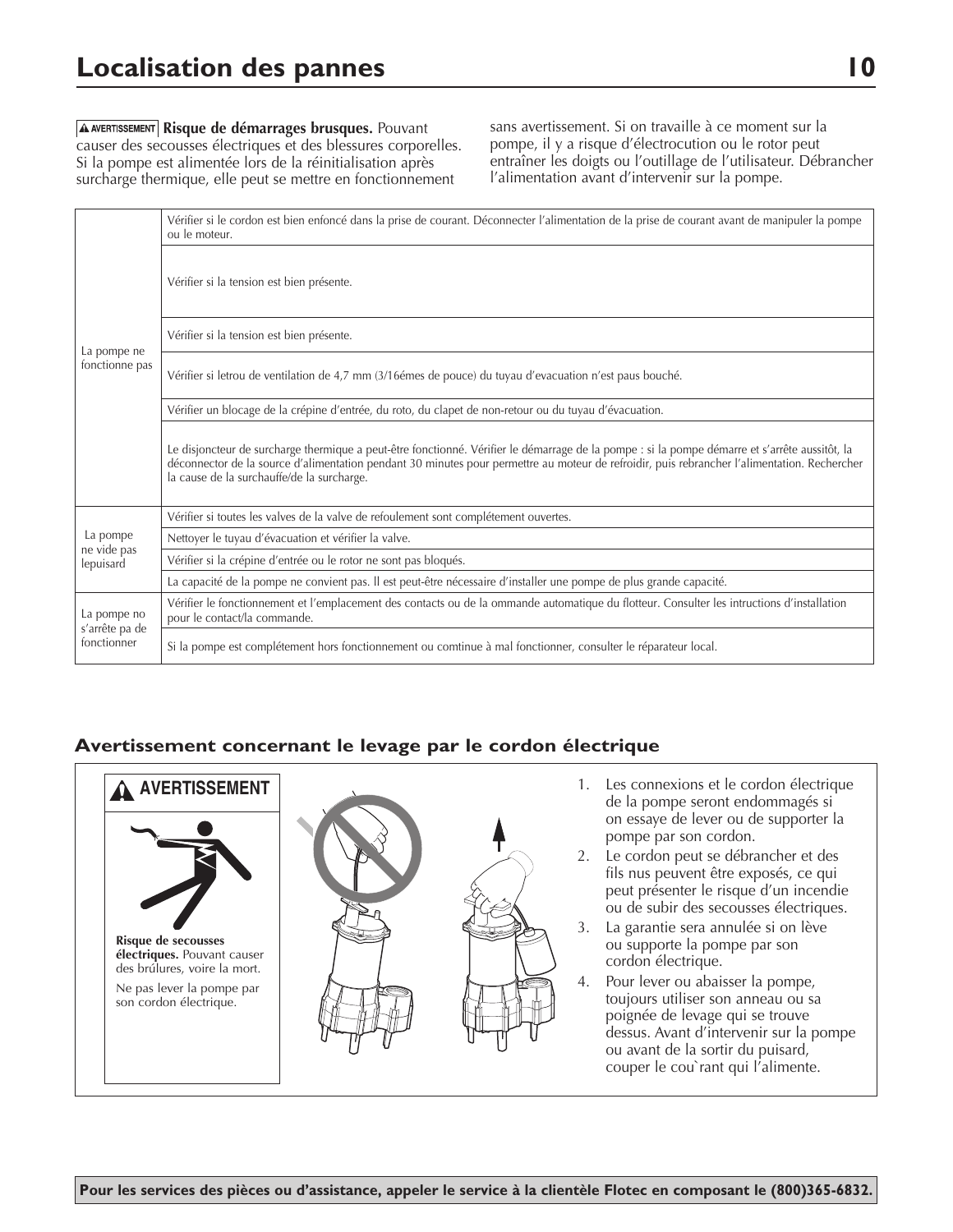# **Garantie 11**

### **Conserver le reçu de caisse original aux fins d'admissibilité à la garantie**

#### **Garantie limitée**

La présente garantie limitée est entrée en vigueur le 1er juin 2011 et remplace toute garantie non datée ou antérieure à cette date.

FLOTEC garantit à l'acheteur/au consommateur d'origine (l'Acheteur) que ses produits sont exempts de tout vice de matériau et de fabrication. Cette garantie est valable pendant douze (12) mois à partir de la date d'achat d'origine. Si, dans les douze (12) mois suivant la date d'achat d'origine, un produit se révèle défectueux, il doit être réparé ou remplacé, à la discrétion de FLOTEC, selon les modalités énoncées aux présentes. Il est à noter que la présente garantie limitée s'applique aux défauts de fabrication seulement. Elle ne couvre pas l'usure normale. Tout dispositif mécanique doit faire l'objet d'un entretien périodique pour veiller à son bon fonctionnement. La présente garantie limitée ne couvre pas les réparations attribuables à l'usure normale d'une pièce ou de l'équipement.

Le reçu de caisse original et l'étiquette d'information sur la garantie sont nécessaires pour déterminer l'admissibilité à la garantie. Cette dernière est établie en fonction de la date d'achat de l'article et non de la date de son remplacement sous garantie. La garantie se limite à la réparation ou au remplacement de l'article original seulement et ne couvre pas l'article de rechange (c.-à-d. un article remplacé sous garantie par achat). L'Acheteur assume les frais de retrait, d'installation, de transport et tous les frais accessoires.

Pour obtenir des pièces ou de l'aide technique, NE PAS retourner le produit au détaillant. Contacter le service à la clientèle de FLOTEC au 800 365-6832.

Toute demande de règlement en vertu de la présente garantie doit être faite en retournant l'article (à l'exception des pompes de puisard; voir la marche à suivre ci-dessous) au magasin où celui-ci a été acheté ou à l'usine dès qu'une défectuosité est soupçonnée. FLOTEC prendra les mesures correctives nécessaires dans un délai rapide et raisonnable. Aucune demande de réparation ne sera acceptée plus de 30 jours après l'expiration de la garantie.

La garantie ne peut être cédée et ne s'applique pas aux produits utilisés à des fins commerciales ou de location.

### **Pompes d'eaux d'égout**

NE PAS RETOURNER une pompe d'eaux d'égout (qui a été installée) au détaillant. Communiquer avec le service à la clientèle de FLOTEC. Les pompes d'eaux d'égout qui ont été utilisées, puis retirées présentent un risque de contamination.

En cas de défaillance de la pompe d'eaux d'égout :

- Porter des gants en caoutchouc pour manipuler la pompe.
- À des fins de garantie, retourner l'étiquette figurant sur le cordon de la pompe et l'original du reçu au détaillant.
- Mettre la pompe au rebut conformément à la réglementation locale.

#### **Exceptions à la garantie limitée de douze (12) mois**

| Produit                                                                                                                                                          | Période de garantie |
|------------------------------------------------------------------------------------------------------------------------------------------------------------------|---------------------|
| FP0F360AC, FP0FDC                                                                                                                                                | 90 jours            |
| FP0S1775A, FP0S1790PCA, FP0S2400A, FP0S2450A, FP0S4100X, FP2800DCC, FPCP-20ULST, FPPSS3000, FPSC2150A,<br>FPSC3150A, FPSC3350A                                   | 2 ans               |
| Pompes de puits submersibles de 10,2 cm (4 po), FP0S3200A, FP0S3250A, FP0S6000A, FPSC1725X, FPSC2200A,<br>FPSC2250A, FPSE3601A, FPPSS5000                        | 3 ans               |
| Réservoir préchargé de système d'eau (gamme FP7100), E100ELT, E3305TLT, E3375TLT, E5005TLTT, E50TLT, E50VLT, E75STVT,<br>E75VLT, FPSC3200A, FPSC3250A, FPSC4550A | 5 ans               |

#### **Modalités générales et restriction des recours**

L'Acheteur doit payer tous les frais de main d'œuvre et de transport nécessaires au remplacement du produit garanti couvert par cette garantie. Cette garantie ne s'applique pas à ce qui suit : (1) Les catastrophes naturelles; (2) Les produits qui, selon FLOTEC, ont fait l'objet d'une négligence, d'une utilisation abusive, d'un accident, d'une mauvaise application ou d'une altération; (3) Les défaillances dues à une installation, une utilisation, un entretien ou un entreposage inappropriés; (4) Une application, une utilisation ou une réparation atypique ou non approuvée; (5) Les défaillances causées par la corrosion, la rouille ou d'autres matériaux étrangers au système, ou par une utilisation à une pression supérieure au maximum recommandé.

Cette garantie établit la responsabilité unique de FLOTEC et le recours exclusif de l'Acheteur en cas de produit défectueux.

FLOTEC NE POURRA TRE TENUE RESPONSABLE DE TOUT DOMMAGE INDIRECT OU CONSÉCUTIF QUEL QU'IL SOIT. LA GARANTIE LIMITÉE SUSMENTIONNÉE EST EXCLUSIVE ET REMPLACE TOUTES LES AUTRES GARANTIES EXPRESSES ET TACITES, Y COMPRIS, MAIS SANS S'Y LIMITER, LES GARANTIES DE QUALITÉ MARCHANDE ET D'ADAPTATION À UN USAGE PARTICULIER. LA GARANTIE LIMITÉE SUSMENTIONNÉE NE DOIT PAS ÊTRE PROLONGÉE AU-DELÀ DE LA DURÉE PRÉVUE AUX PRÉSENTES.

Certains États ne permettent pas l'exclusion ou la limitation des dommages indirects ou consécutifs, ni les limitations relatives à la durée des garanties implicites. Par conséquent, il se peut que les limitations ou les exclusions ci-dessus ne s'appliquent pas. Cette garantie procure des droits juridiques précis à l'Acheteur. Cependant, il est possible de bénéficier d'autres droits, qui varient selon l'État.

### **FLOTEC • 293 Wright Street • Delavan, WI U.S.A. 53115 Téléphone : 800 365-6832 • Télécopieur : 800 526-3757 • www.flotecwater.com**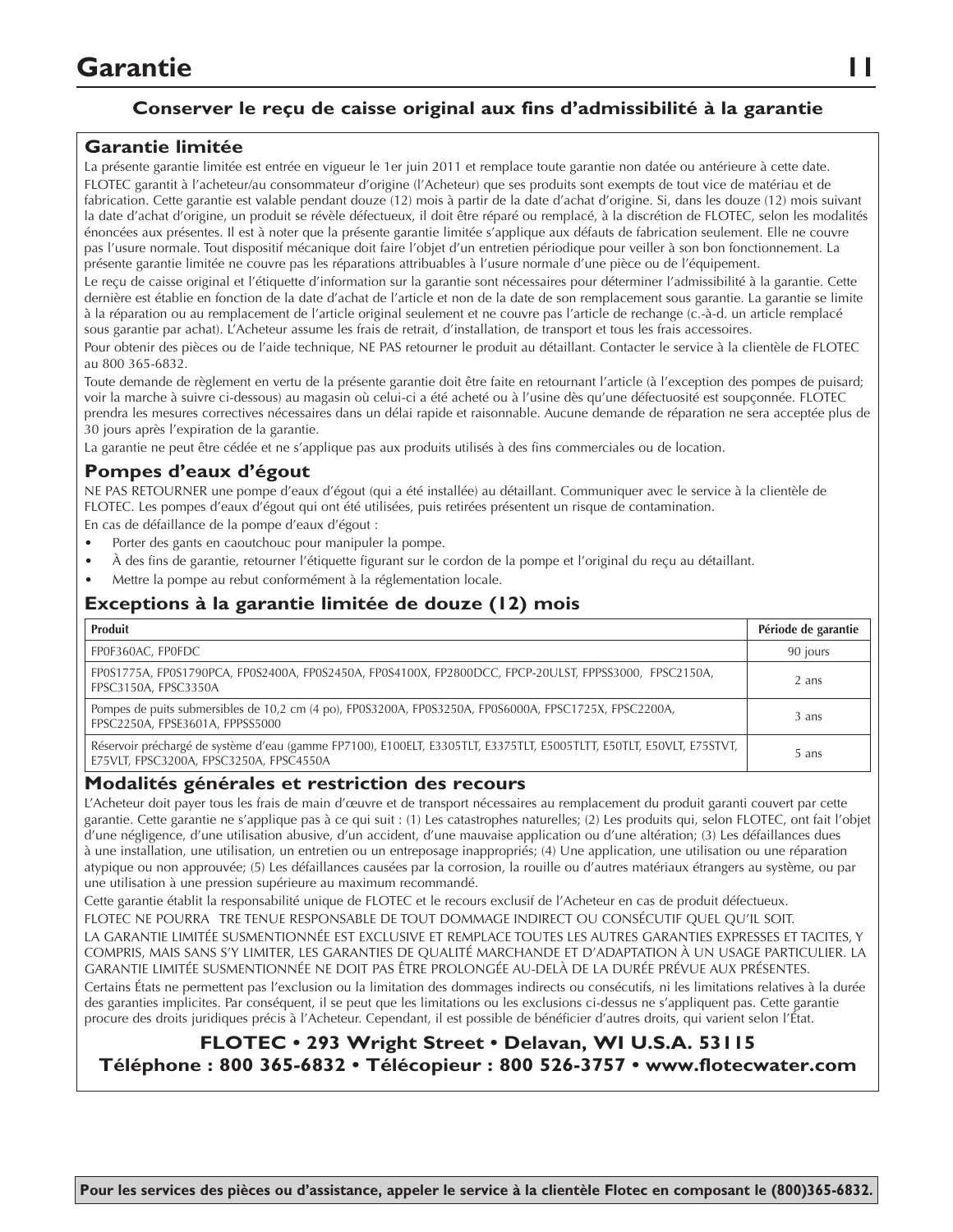# **Instrucciones importantes de seguridad**

**Guarde estas instrucciones** - Este manual contiene instrucciones importantes que se deben seguir durante la instalación y el mantenimiento del bombas de sumidero.

 Este es un símbolo de alerta sobre la seguridad. Cuando vea este símbolo en su bomba o en este manual, busque para ver si hay alguna de las siguientes palabras de señal y esté alerta a la posibilidad de lesiones personales.

APELIGRO indica un riesgo que, de no evitarse, *provocará* la muerte o lesiones de gravedad.

**A ADVERTENCIA** indica un riesgo que, de no evitarse, *podría provocar* la muerte o lesiones de gravedad.

**A PRECAUCIÓN** indica un riesgo que, de no evitarse, *podría provocar* lesiones leves o moderadas.

*AVISO* hace referencia a una práctica no relacionada con una lesión física.

#### **Lea y siga cuidadosamente todas las instrucciones de seguridad en este manual y en la bomba.**

Mantenga las etiquetas de seguridad en buenas condiciones. Reemplace las etiquetas de seguridad faltantes o dañadas.

#### **Advertencia de la Proposición 65 de California**

 $A$  ADVERTENCIA Este producto y accesorios relacionados contienen sustancias químicas reconocidas en el Estado de California como causantes de cáncer, malformaciones congénitas y otros daños al sistema reproductivo.

- 1. Lea cuidadosamente estas reglas e instrucciones. Su omisión podría provocar graves lesiones y/o daños materiales.
- 2. Verifique los códigos del lugar de la instalación antes de realizarla. Debe usted respetar estas normas.
- 3. Instale un sistema de ventilación en el tanque de aguas cloacales o en el tanque séptico de acuerdo con los códigos locales.
- 4. No instale la bomba en ningún lugar que el Código Nacional de Electricidad, ANSI/NFPA 70-1990, clasifique como peligroso.

**Riesgo de choque eléctrico.** Puede provocar choque, quemadura o muerte.

- • No levante la bomba por el cordón. Ver *Advertencia de no levantar la bomba por el cordón.*
- Durante el funcionamiento la bomba está sumergida en agua; para evitar descargas fatales proceda del siguiente modo si es necesario prestar servicio a la bomba:
- 5A. Corte la corriente eléctrica en la caja de conexiones antes de desconectar el enchufe de la bomba.
- 5B. Proceda con sumo cuidado al cambiar los fusibles. No trabaje con los pies en el agua ni introduzca sus dedos en el zócalo del fusible.
- 5C. No modifique el cable y el enchufe. Si usa cable con enchufe utilice sólo una toma con conexión a masa. Si conecta a un sistema de control, ponga a tierra el cable conector de tierra de la bomba.
- 6. No haga funcionar la bomba en seco. El funcionamiento en seco sobrecalienta la bomba (puede causar quemaduras a quien la manipule). El sobrecalentamiento invalida la garantía.
- 7. Las bombas funcionan normalmente en caliente. Para evitar quemaduras al prestar servicios a la bomba déjela enfriar 20 minutos después de desconectarla y antes de manipularla.
- 8. En servicio normal, no es necesario aceitar el motor. El motor ha sido lubricado en fábrica con aceite especial. Al hacer una reparación, reemplace este aceite por aceite nuevo.

### **Instalación**

*AVISO* Instale la bomba sobre una superficie dura y nivelada (de cemento, asfalto, etc.) Jamás instale la bomba directamente sobre superficies de tierra, arcilla o grava.

### **TuberÍa – efluentes (Sólidos de 3/4 de pulgada o menos)**

La tubería debe medir un mínimo de 1 - 1/2 pulgadas para transportar el volumen de descarga de la bomba. Compruebe los códigos locales para determinar si su sistema requiere una válvula de retención. En climas fríos, las válvulas de retención no se utilizan para evitar la congelación del efluente en la tubería. Si utiliza una bomba de sumidero, se recomienda el uso de una válvula de retención.

#### **Tubería – residuos cloacales (Sólidos de 2 pulgadas o menos)**

En todos los casos el diámetro de la tubería debe ser inferior al de la descarga de la bomba. Cuando se instale en un sistema cloacal, la tubería debe ser capaz de conducir semisólidos de por lo menos 2 pulg. (5,1 cm) de diámetro.

La velocidad del flujo en la tubería de descarga debe poder mantener los sólidos en suspensión en el líquido. Para mantener el caudal mínimo necesario (velocidad de 2 pies o 0,6 m por segundo en el caño de descarga) el tamaño del tubo debe ajustarse a los valores de la siguiente tabla:

| Un tubo de un diámetro de: | Admite un caudal de: |
|----------------------------|----------------------|
| 3,8 cm $(1-1/2'')$         | 45 LPM (12 GPM)      |
| 5,1 cm $(2'')$             | 79 LPM (21 GPM)      |
| 6.3 cm $(2-1/2'')$         | 113 LPM (30 GPM)     |
| 7,6 cm $(3'')$             | 181 LPM (48 GPM)     |

### **Rendimento**

| Modèles          | (LPH - Litros Por Hora) Por Total de Pies (M) |        |       |      |         |  |
|------------------|-----------------------------------------------|--------|-------|------|---------|--|
|                  | ∣,5m                                          | 3m     | 4.6   | O.   |         |  |
| <b>FPSE2800A</b> | 12 038                                        | 10 221 | 7 949 | 5678 | 2 8 3 9 |  |
| <b>FPSE3200A</b> | 13763                                         | 9653   | 634   |      |         |  |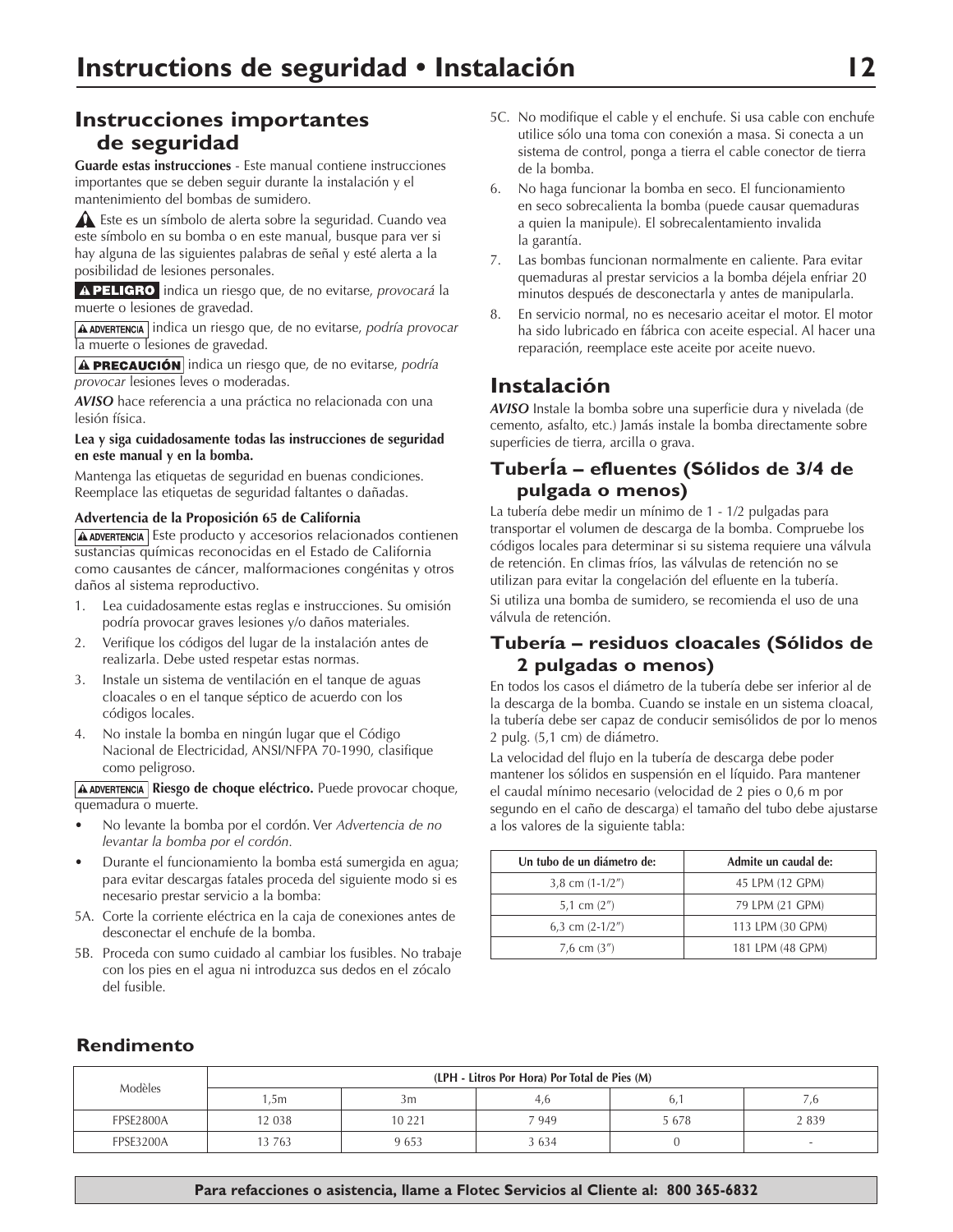Use una válvula de retención de charnela de 2 pulgadas en la descarga de la bomba para impedir el retorno del líquido al sumidero. La válvula de retención debe ser de flujo libre para permitir que los sólidos pasen con facilidad.

*AVISO* Para un mejor funcionamiento de la válvula de retención cuando maneja sólidos, no la instale con la descarga a un ángulo superior a 45 grados sobre la horizontal. No instale la válvula de retención en posición vertical, ya que los sólidos pueden depositarse en la válvula e impedir su apertura en la puesta en marcha.

Perfore un agujero de 3/16 pulgadas (4,7 mm) en el tubo de descarga a una distancia de 1 a 2 pulgadas (2,5 a 5,1 cm) por encima de la conexión de descarga de la bomba (pero por debajo de la válvula de retención) para impedir el bloqueo por aire de la bomba.

#### **Instalación eléctrica**

**A ADVERTENCIA** Riesgo de choque eléctrico. Puede provocar choque, quemadura o muerte.Al instalar, operar o prestar servicios a esta bomba, respete las instrucciones de seguridad enumeradas a continuación:

- Paso 1. NO utilice cable con empalmes para la alimentación eléctrica.
- Paso 2. NO permita que el enchufe del cordón eléctrico quede sumergido.
- Paso 3. NO use cables de prolongación. Presentan riesgo de incendio y pueden reducir el voltaje lo suficiente como para impedir el bombeo, dañar el motor o ambas cosas.
- Paso 4. NO manipule o preste servicios a la bomba mientras esté conectada a la corriente eléctrica.
- Paso 5. NO saque la clavija (ficha) de puesta a tierra ni modifique el enchufe. Para protección contra la descarga eléctrica el cable de alimentación está constituido por un conductor de tres alambres y termina en un enchufe de tres pernos con puesta a tierra. Enchufe la bomba en un receptáculo de toma de tres alambres del tipo de puesta a tierra, con la tierra conectada. Conecte la bomba respetando los códigos de electricidad que corresponda.

Para el funcionamiento automático, enchufe o conecte la bomba a un interruptor automático de flotante o a un controlador la bomba. Si la bomba se conecta directamente a una toma eléctrica, funcionará en forma continua. La bomba debe conectarse a su propio un ramal individual y no deben colocarse otras tomas o equipo en ese circuito. Los fusibles o disyuntores de circuito deben tener la capacidad que se indica en el cuadro que figura más abajo.

**A ADVERTENCIA** Riesgo de choque eléctrico. Puede provocar choque, quemadura o muerte.Asegúrese de que la información sobre la corriente eléctrica (voltaje, frecuencia y número de fases) inscrita en la chapa del motor de la bomba corresponde exactamente a la de la corriente eléctrica utilizada. Instale la bomba en conformidad con todos los códigos de electricidad que corresponda.

## **Operacíon**

*AVISO* No permita que la bomba funcione en un sumidero seco. Si lo hace, invalidará la garantía y podrá dañar la bomba. El uso de un protector automático de sobrecarga en el motor lo protegerá contra el sobrecalentamiento o la sobrecarga e impedirá que éste se queme. Cuando el motor se enfría el protector de sobrecarga se reconecta automáticamente y permite el arranque del motor.

Si el protector de sobrecarga funciona con excesiva frecuencia, investigue los motivos. La sobrecarga podría deberse a un rodete trabado, al uso de voltaje erróneo o reducido o a una falla eléctrica en el motor. Si se sospecha que el motor tiene una falla eléctrica, hágalo revisar por personal de servicio competente. La bomba está lubricada permanentemente y no requiere ser aceitada o engrasada.

#### **Generalidades**

**Riesgo de choque eléctrico.** Puede provocar choque, quemadura o muerte.

- Antes de retirar la bomba del sumidero para prestarle servicio, desconecte la corriente eléctrica a la bomba y al interruptor de control.
- • No levante la bomba por el cordón. Ver *Advertencia de no levantar la bomba por el cordón*.

Sumerja la bomba en una solución desinfectante de agua clorada (agua lavandina, agua de Javel, etc.) por lo menos durante una hora antes de desarmar la bomba. El motor de la bomba contiene un aceite lubricante especial que debe mantenerse limpio y libre de agua.

#### **Información sobre fusibles**

| Modelo | HP   | Voltaje | Requiere un ramal individual (amperios) | Amperios con fusibles de dos<br>telementos y retardo de tiempo |  |
|--------|------|---------|-----------------------------------------|----------------------------------------------------------------|--|
| 2800A  |      |         |                                         | I O                                                            |  |
| 3200A  | 4/10 |         |                                         |                                                                |  |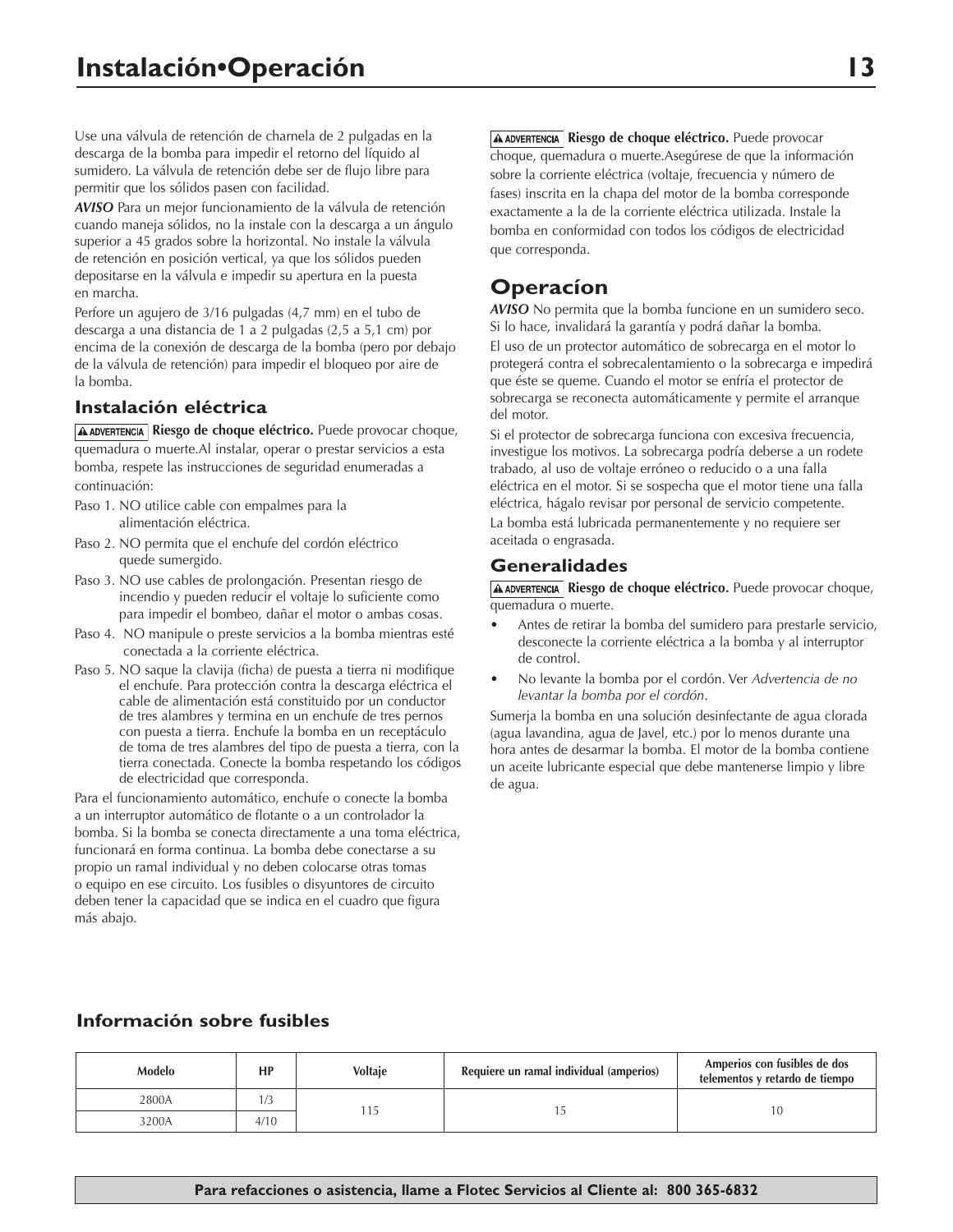

| Réf | Descripción                        | Cant. | <b>FPSE2800A</b> | <b>FPSE3200A</b> |
|-----|------------------------------------|-------|------------------|------------------|
|     | Voluta inferior                    |       | PW1-12P          | <b>PW1-11P</b>   |
|     | Rodete                             |       | PW5-13           | <b>PW5-15P</b>   |
|     | Voluta superior                    |       | PW1-10P          | <b>PW1-10P</b>   |
| 4   | Cable de alimentación              |       | PS117-51-TSE     | PS117-53-TSE     |
|     | Interruptor automático de flotador |       | PS17-92          | FP18-15BD        |

Si el motor falla, reemplace la bomba.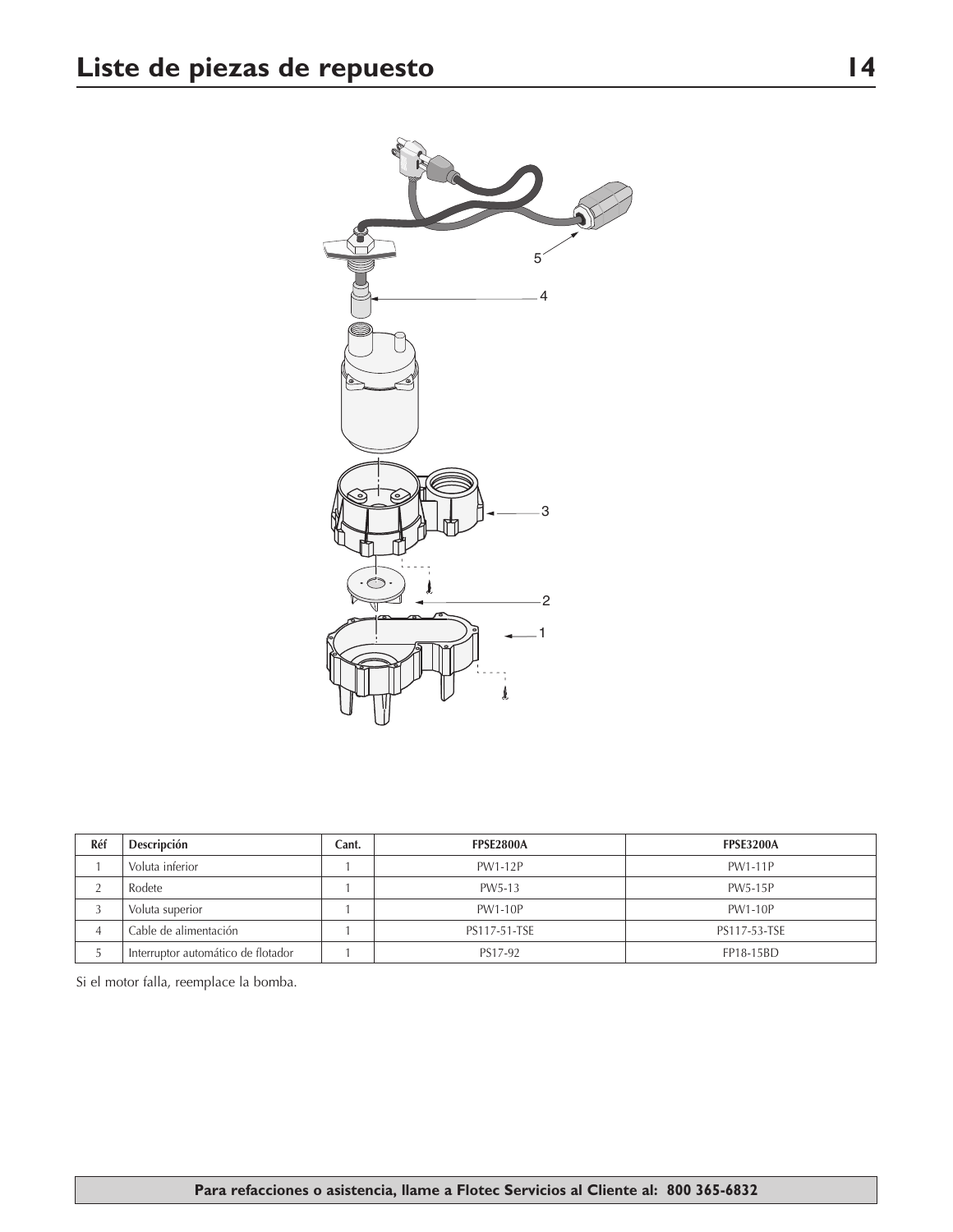# **Localización de fallas 15**

**A ADVERTENCIA** Riesgo de arranques repentinos. Puede provocar choque eléctrico y lesiones personales. Si la corriente a la bomba está conectada cuando se repone el protector térmico de sobrecarga, la bomba podrá arrancar inesperadamente. Si usted

está trabajando en la bomba podrá recibir una descarga eléctrica o el rodete podrá lastimar sus dedos o trabar sus herramientas. Desconecte la corriente antes de prestar servicio a la bomba.

|                          | Verifique que el cable de alimentación esté enchufado correctamente en el receptáculo. Antes de manipular la bomba o el motor, deconecte la<br>eneergía eléctrica.                                                                                                                                                                                    |
|--------------------------|-------------------------------------------------------------------------------------------------------------------------------------------------------------------------------------------------------------------------------------------------------------------------------------------------------------------------------------------------------|
| La bomba no<br>funciona: | Asegúrese de que haya corriente eléctrica.                                                                                                                                                                                                                                                                                                            |
|                          | Verifique que el nivel de líquido sea lo suificientemente elevado para activar el interruptor o el control.                                                                                                                                                                                                                                           |
|                          | Verifique que el agujero de 3/16 pulgadas (4,17 mm) en el caño de descarga no esté tapado.                                                                                                                                                                                                                                                            |
|                          | Verifique que la entrada de la bomba, el rodete, la válvula de retención o el caño de descarga no estén bloqueados.                                                                                                                                                                                                                                   |
|                          | Es posible que the protector térmico de sobrecarga haya accionado. Haga arrancar la bomba; si arranca y se detiene de inmediato desconecte<br>la bomba de la corriente eléctrica por 30 minutos para permitir que el motor se enfríe; luego vuelva a conectarla a la corriente eléctrica.<br>Investigue la causa del sobrecalentamiento o sobrecarga. |
|                          | Asegúrese de que todas las válvulas en la tubería de descarga estén totalmente abiertas.                                                                                                                                                                                                                                                              |
| La bomba<br>no vacía el  | Limpie el caño de descarga y verifique la válvula.                                                                                                                                                                                                                                                                                                    |
| sumidero                 | Verifique que la entrada de la bomba o el rodete no estén bloqueados.                                                                                                                                                                                                                                                                                 |
|                          | Quizás la bomba no tenga el tamaño correcto y es posible que se requiera una bomba de mayor capacidad.                                                                                                                                                                                                                                                |
| La bomba no              | Verifique que los flotantes del interruptor o el control automático funcionen correctamente y tengan la ubicación adecuada. Consulte las<br>instrucciones de instalación del interruptor o control automático.                                                                                                                                        |
| se apaga                 | Si la bomba no funciona en absoluto o continúa funcionando con fallas, consulte al personal de servicio de su localidad.                                                                                                                                                                                                                              |

### **Advertencia sobre el levantamiento por medio del cordón**